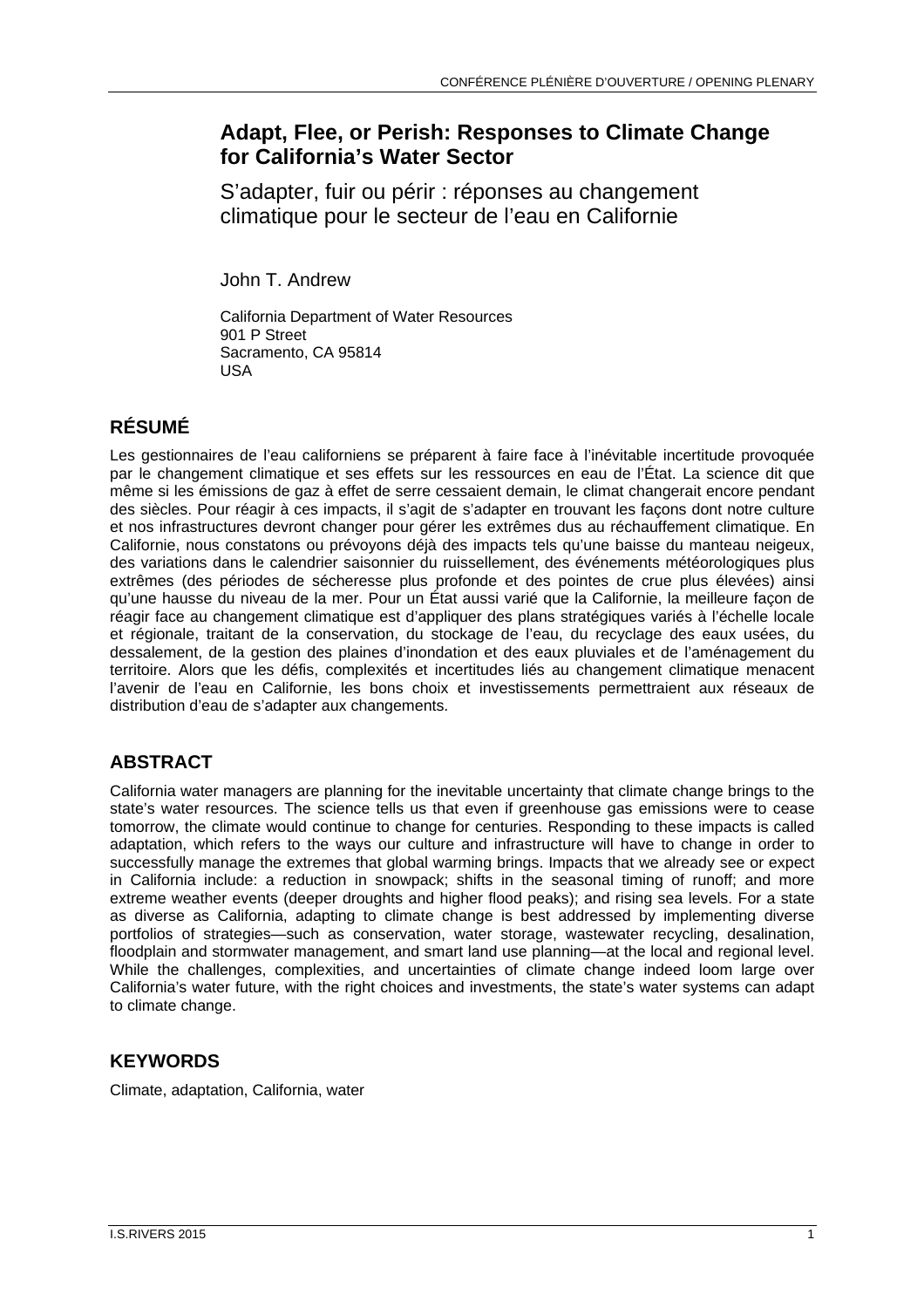Like southern France, much of California enjoys a Mediterranean climate, a key part of the foundation for the state's economy, natural heritage, and way of life. Indeed, California's largest river, the Sacramento, shares much in common with the Rhone River, in terms of hydrology, ecology, competing (and often conflicting) uses, stakeholders, multidisciplinary scientific study, and mutliobjective management.

Spatially, water availability in California is highly variable, with most of the state's precipitation whether rain or snow—falling in the northern part of the state, and in the east, along the Sierra Nevada Mountains. As in the Mediterranean, temporally the vast majority of precipitation arrives between December and April, and then for many months, there is little rain.

In contrast, California's water demand patterns are exactly the opposite of its precipitation patterns, in terms of both time and space. For example, most of California's water is needed by farms in the arid central and southern portions of the state, and by its large cities that are mostly along the Pacific Coast. Likewise, urban landscaping and agricultural needs peak during the long, dry months of summer and early fall.

In order to match supply and demand, federal, state, and local governments constructed large-scale infrastructure during the  $20<sup>th</sup>$  century. These schemes generally transfer water, a very long way, from north to south, and east to west—and in the case of Southern California, in both directions. Groundwater is the state's other major water supply, though this source is often limited by contamination, overdraft, and institutions. Though the state is currently in the fourth year of a drought, too much water actually poses a far greater danger to Californians. Accordingly, governments at all levels have also constructed extensive infrastructure to defend against flooding. While State and federal water projects are vitally important to California, most of the state's water is managed at the local level, by literally thousands of water and wastewater utilities, irrigation districts, flood control agencies, reclamation and levee districts, and cities and counties.

Due to its snowpack-dominated hydrology, California's water sector is highly vulnerable to climate change, and also due to the increasing frequency, magnitude, and duration of extreme events (such as flooding and drought). In the last century, California experienced a 0.6 degree Celsius rise in average temperatures, about a 10% reduction in snowpack storage in the Sierra Nevada, changes in runoff timing, and an average sea level rise of 0.2 meters.

Specific consequences to the state resulting from climate change are that higher temperatures will melt the Sierra Nevada snowpack earlier, resulting in less natural storage for water supply. California's rivers are, in fact, already exhibiting changes in runoff timing, reflecting changes in the snowpack. For instance, spring runoff on the Sacramento River declined from constituting approximately 45% of annual runoff at the beginning of the  $20<sup>th</sup>$  century, to about 33% at century's close. A reduction in snowpack storage in the Sierra Nevada also affects water quality, hydropower generation, and infrastructure integrity.

At the same time, California's rivers are also experiencing larger flood peaks. California's geography makes it susceptible to flooding, due to its mountainous topography, and proximity to the Pacific Ocean. For example, on the American River—a major tributary of the Sacramento River—the five largest flood peaks on record have struck since 1950. More intense rainfall events emerging from the Pacific will continue to strike the state, resulting in more frequent and/or more extensive flooding. Indeed, storms and snowmelt may coincide and produce higher winter runoff, while accelerating sealevel rise will produce higher storm surges during coastal storms.

A warming climate also warms the oceans, which causes water to expand, and melts land ice, which transfers water to the ocean, both resulting in sea level rise. Over the course of the  $20<sup>th</sup>$  century, tide gages and satellite altimetry showed that global sea level has risen about 0.2 meters. A recent National Research Council report estimates sea level rise (relative to 2000 levels) along the California coast (south of Cape Mendocino) of 4 to 30 cm by 2030, 12 to 61 cm by 2050, and 42 to 167cm by 2100. Rising sea levels increase susceptibility to coastal flooding and threaten levee integrity and water quality in the Sacramento-San Joaquin Delta, an important inland delta at the confluence of the Sacramento and San Joaquin Rivers. Together, higher winter runoff and sea level rise will increase the risk of levee failures in the Delta, and will also place additional constraints on water exports from the Delta, upon which 25 million Californians depend for their drinking water, and 1.2 million hectares of farmland rely on for irrigation water.